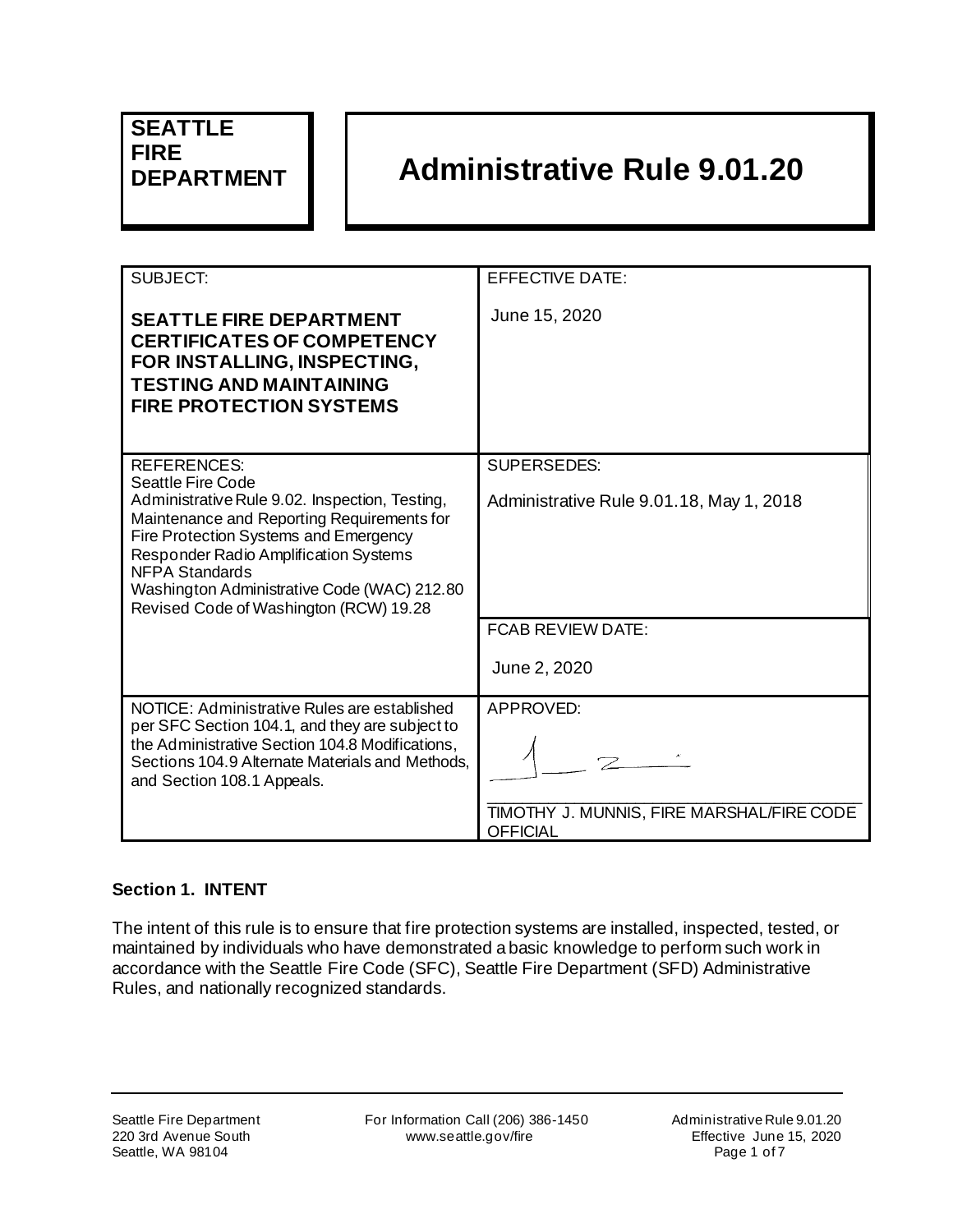#### **Section 2. SCOPE**

This rule shall apply to all individuals engaged in installing, programming, inspecting, testing or maintaining fire protection systems in the City of Seattle unless specifically exempted from this rule by the exceptions contained in Section 3.

#### **Section 3. EXCEPTIONS**

The following are exempt from the requirements in this Administrative Rule:

- (a) For aircraft, vehicles or vessels, any businesses, firms or persons engaged exclusively in the business of installing, testing or maintaining fire protection systems on such aircraft, vehicles or vessels.
- (b) Members of the SFD acting in their official capacity engaged in servicing fire department equipment, work performed on fire protection systems in connection with emergency responses, or of fire protection systems at any premises for compliance with the SFC, SFD Administrative Rules or nationally recognized standards.
- (c) Federal government employees engaged in installing, testing or maintaining fire protection and life safety systems and equipment owned by the federal government.
- (d) State government employees engaged in installing, testing or maintaining fire protection and life safety systems and equipment installed for the protection of public rights of way.
- (e) A registered professional engineer in the state of Washington acting solely in professional capacity.
- (f) Insurance Rating Associations and building owners engaged in testing and inspecting fire protection systems when such inspecting and testing is not required by the SFC, SFD Administrative Rule, or nationally recognized standards.
- (g) Any individual who services only his or her own fire extinguisher(s) for personal use, provided such extinguisher(s) are not required by SFC, SFD Administrative Rule, or nationally recognized standards.
- (h) Individuals testing or maintaining fire protection systems installed in dwellings regulated by the Seattle Residential Code (SRC). These individuals should refer to Chapter 212-80 of the Washington Administrative Code (WAC) for Washington State certification and licensing requirements.
- (i) Building owners, other responsible parties or their authorized agents operating fire protection systems for the purpose of conducting emergency evacuation drills required by the SFC.
- (j) When performing work regulated under Chapter 19.28 of the Revised Code of Washington (RCW), certified master electricians, journeyman electricians, specialty electricians or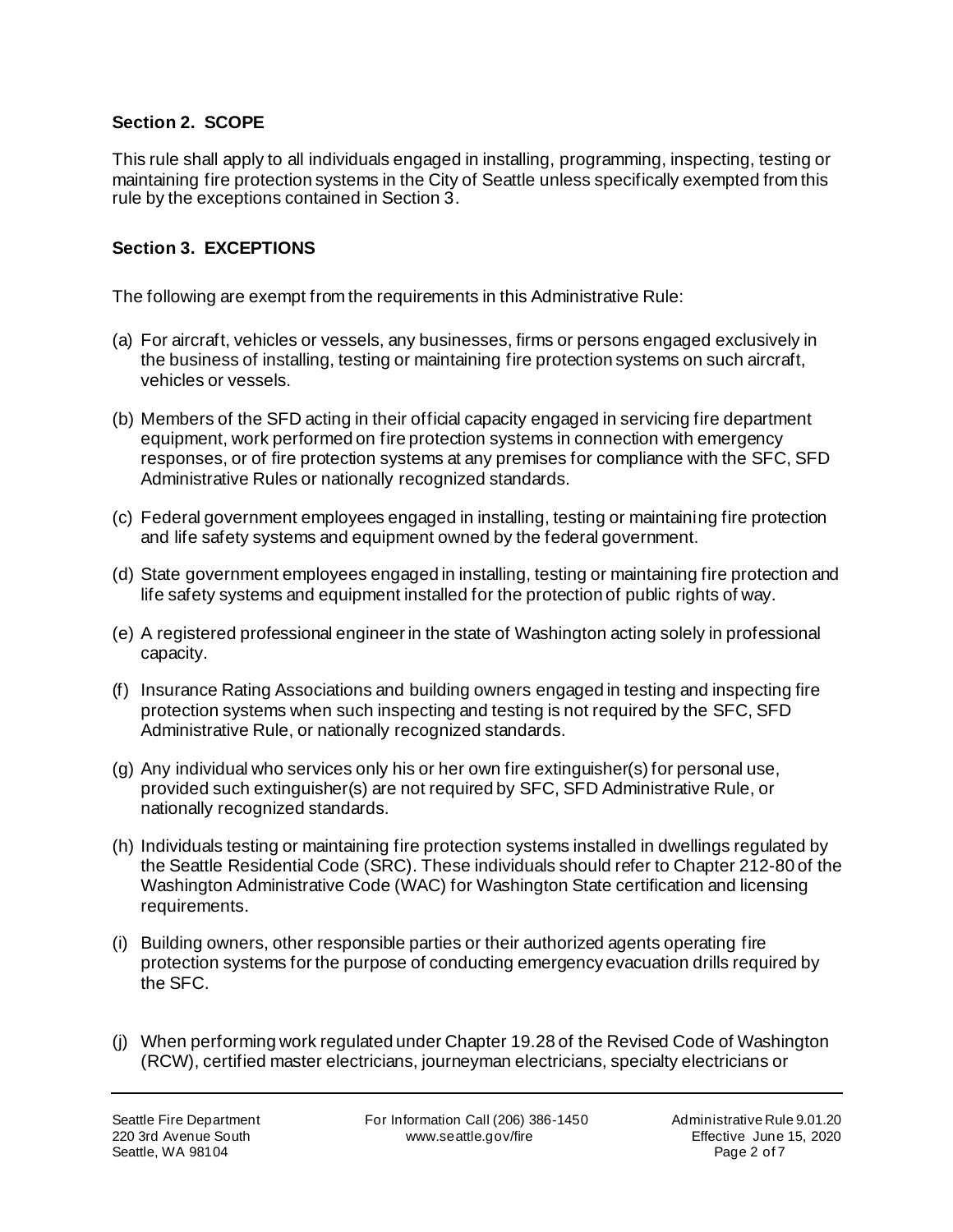properly supervised trainees allowed to perform electrical installation work under Chapter 19.28 RCW;

#### Provided:

When work is being performed that involves electrical work regulated under Chapter 19.28 RCW and programming or testing of fire alarm systems as required by the fire code official, the individual:

- a) Must comply with this rule and be a State of Washington certified electrician for the work being performed; or
- b) Must be a State of Washington certified electrician who is directly supervised by an individual certified by the fire code official during the work.

#### **Section 4. DEFINITIONS**

For the purposes of this rule the following words and terms have the meanings indicated below:

**Certificate of Competency.** A document issued by the fire code official to a person who has passed the prescribed examination, and has met the other requirements for certification, which grants conditional permission to perform the acts for which a certificate has been issued.

**Fire Protection Systems.** Approved devices, equipment and systems or combinations of systems used to detect a fire, activate an alarm, or extinguish or control a fire, control or manage smoke and products of a fire or any combination thereof.

**Inspection.** A visual examination of a fire protection system, or portion of the system, to verify that the system appears to be in operating condition, is free from physical damage, and complies with the SFC and applicable statutes and regulations.

**Maintenance.** Work required to keep fire protection systems operable or make repairs in accordance with the SFC and applicable statutes and regulations. The term also means the disassembly of an extinguisher, fire protection system and a complete check of all working parts and all parts, which have a bearing on the performance of the system to insure integrity.

**Testing.** A procedure used to determine the status of a fire protection system to verify it is operating as intended by conducting periodic checks on fire protection systems such as water flow tests, fire pump tests, shaft pressurization tests, fire alarm tests etc. The term "testing" also includes acceptance testing and reacceptance testing.

## **Section 5. CERTIFICATE OF COMPETENCY REQUIRED**

No individual shall engage in installing, programming, inspection, testing or maintaining fire protection systems unless they have obtained a certificate of competency from the fire code official or are specifically exempted from this rule.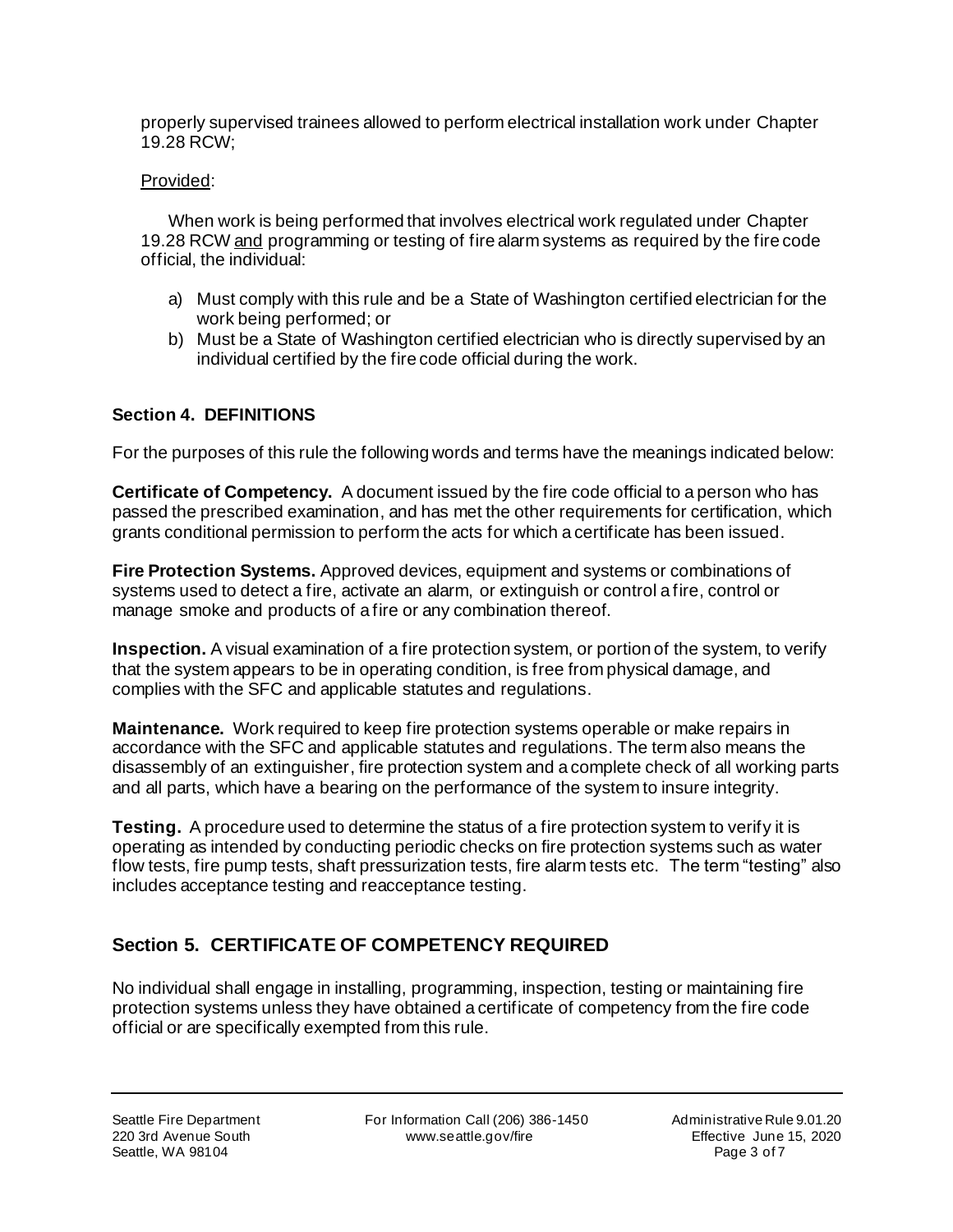A SFD certificate of competency is issued to an individual who has passed the required examination and met other requirements. The required examination must be passed every three years, unless testing has been suspended by the Seattle Fire Department for an emergency or other reason, in which case the Fire Marshal may choose to allow certificates to remain valid for longer than three years, with all other requirements in effect. Certificates of competency shall remain valid, unless they are suspended or revoked by the fire code official, for a period of time not to exceed one year, and are renewable for a further two years if individuals meet requirements demonstrating continued competency related to knowledge of the Seattle Fire Code and applicable national standards, and maintenance of any required state licenses. A person shall not be required to retake a certification examination, and obtain a new certificate of competency, upon changing employers.

The SFD may change the content of certification examination questions to reflect changes in applicable standards and industry practice. An SFD certificate of competency is not a substitute for, nor does it exempt individuals from, any State of Washington or federal certification, licensing, or other requirements not under the jurisdiction of the SFD. When a State of Washington Certificate of Competency is required, the SFD certificate of competency is only valid if the State of Washington Certificate of Competency is valid at the time the SFD certificate is issued or renewed.

The fire code official is authorized to recognize certificates or licenses issued by the State of Washington Fire Marshal, other fire departments or similar authorities, provided that such certificates or licenses establish qualifications of the holder in a manner similar to this rule and to the satisfaction of the fire code official.

Certificate of competency holders shall be required to carry their SFD certificate at all times when performing work on fire protection systems and equipment, and to show this certificate of competency card when requested to do so by a SFD representative. Certificates of competency are the property of the SFD and shall be surrendered upon demand of a SFD representative.

Certificate of competency holders shall also produce a valid Washington State driver's license and State of Washington Certificate of Competency Certification or other form of picture identification acceptable to the fire code official when requested to do so by a SFD representative in the field.

Individuals enrolled in a fire sprinkler apprenticeship program approved by the Washington State Fire Marshal may install, program, inspect, test or maintain fire sprinkler systems and equipment, provided that such work is conducted in the presence and under the direct supervision of another employee who holds a valid certificate for the type of work being performed. The ratio of apprentices to journey-level workers may not exceed one apprentice per SFD certified journey-level worker.

Persons working on fire protection systems while enrolled in an approved apprenticeship program shall be required to produce their apprenticeship card or other written evidence of enrollment in an approved apprenticeship program, as well as a Washington State driver's license or other form of picture identification, when requested to do so by a Fire Department representative.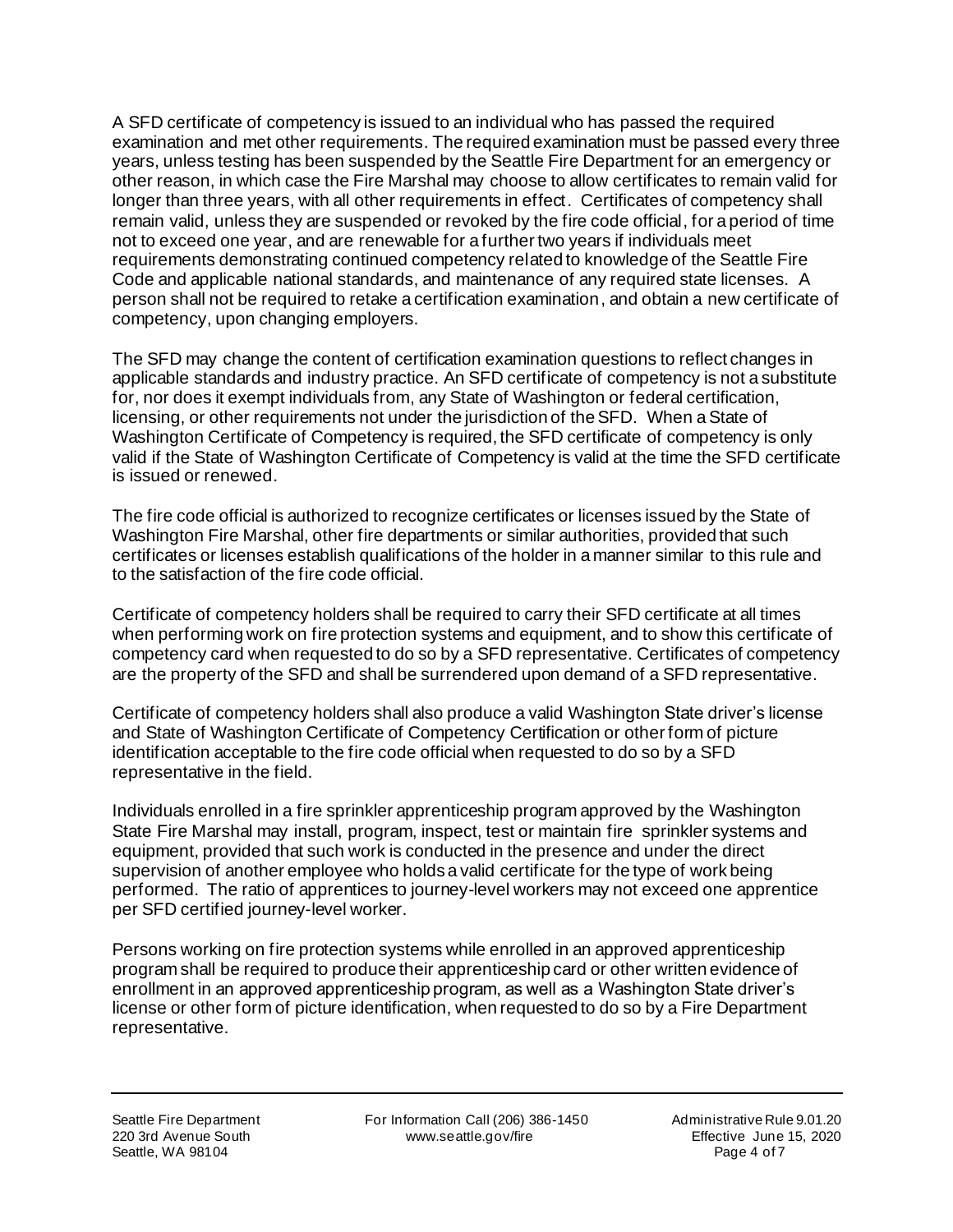The fire code official shall maintain a list of all persons currently certified to perform work on fire protection systems.

## **Section 6. TYPES OF CERTIFICATES**

A certificate of competency to perform work on fire protection systems must be obtained from the SFD before an individual may perform the types of work on fire protection systems specified for each certificate. When a State of Washington Certificate of Competency is required, it must be obtained prior to being issued a SFD certificate of competency. Types of certificates of competency that are currently required shall be published by the fire code official in this SFD Administrative Rule and are listed below. The fire code official is authorized to add to, delete from or alter the types of certificates of competency required under the SFC.

If an individual holds a valid certificate of competency as of the effective date of this ordinance that authorizes specific work covered by a new type of certificate of competency , that individual shall not be required to obtain the new certificate of competency until his/her existing certificate of competency expires.

| Type AS-ITT (S) | Inspection, testing, and maintenance of water based fire protection systems<br>State Level ITT Certification.                                                                                                                                                                                                  |
|-----------------|----------------------------------------------------------------------------------------------------------------------------------------------------------------------------------------------------------------------------------------------------------------------------------------------------------------|
| Type $AS-2(S)$  | Installation, inspection, testing, and maintenance of automatic sprinkler<br>systems and all standpipe systems, State Level 2 (Group R Buildings up to<br>four stories and Residential Sprinkler Fitters).                                                                                                     |
| Type $AS-3(S)$  | Installation, inspection, testing, and maintenance of automatic sprinkler<br>systems and all standpipe systems, State Level 3 (all buildings and journey<br>Level Sprinkler Fitters).                                                                                                                          |
| Type E-1        | Installation, inspection, testing, and maintenance of foam fire extinguishing<br>systems; must also maintain AS-3 (S) certification.                                                                                                                                                                           |
| Type E-2        | Installation, inspection, testing, and maintenance of carbon dioxide fire<br>extinguishing systems.                                                                                                                                                                                                            |
| Type E-3        | Installation, inspection, testing, and maintenance engineered, clean agent or<br>replacement agent fire extinguishing systems.                                                                                                                                                                                 |
| Type E-4        | Installation, inspection, testing, and maintenance and testing of dry/wet<br>chemical fire extinguishing systems.                                                                                                                                                                                              |
| Type EG-1       | Installation (non-electrical), inspection, testing, and maintenance of<br>emergency generators.                                                                                                                                                                                                                |
| Type EG-ITM     | Inspection, testing, and maintenance of emergency generators.                                                                                                                                                                                                                                                  |
| Type FA-1       | Inspection, testing, maintenance, and programming of automatic fire alarm<br>systems in any building. (Note: electricians solely performing installation of<br>wiring or performing other work on fire alarm systems consistent with the<br>meaning of "electrical work" in RCW 19.28 do not require an FA-1.) |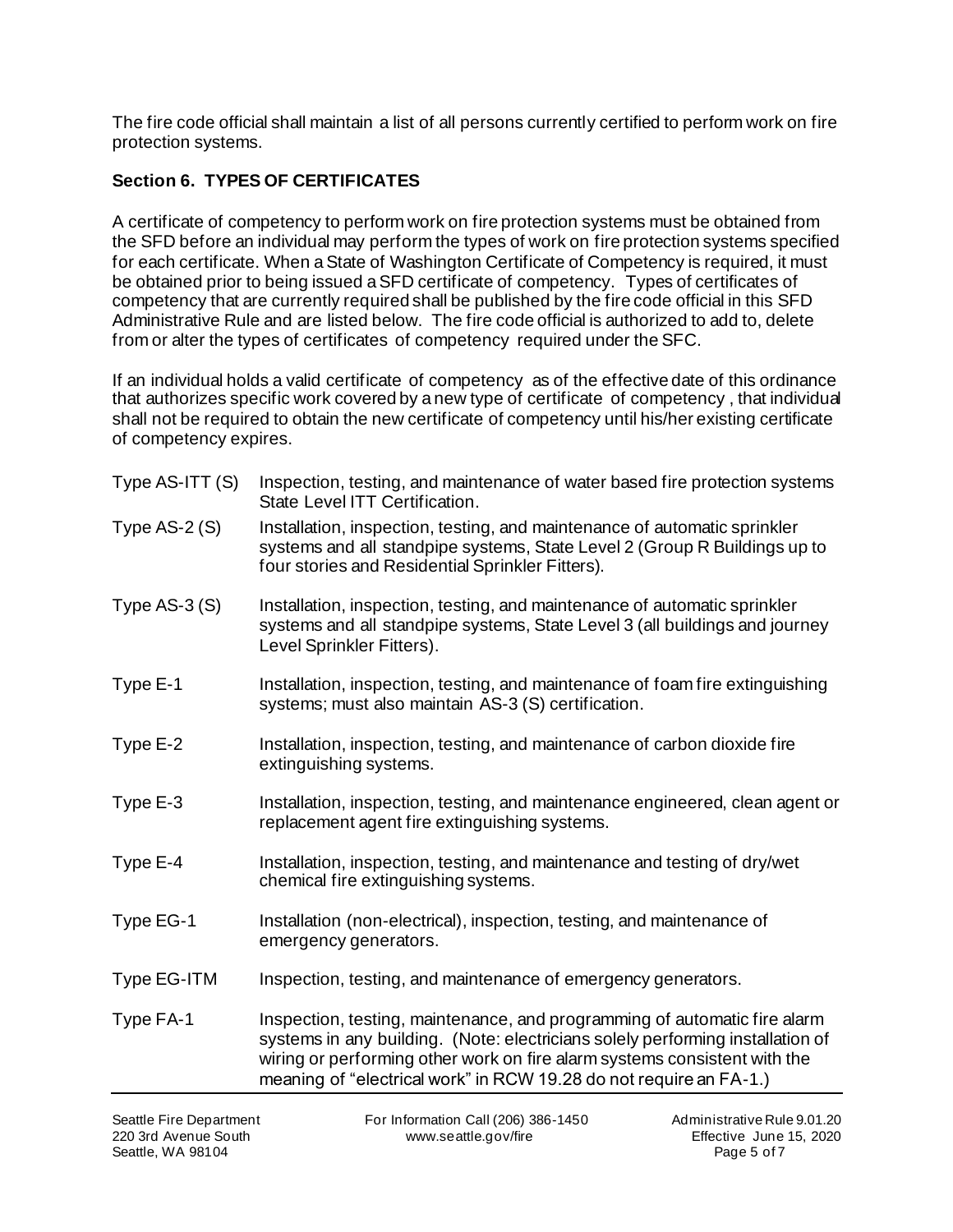- Type FA-ITM Inspection, testing (except "acceptance testing"), and maintenance of automatic fire alarm systems.
- Type FP-1 Installation (non-electrical), inspection, testing, and maintenance of fire pumps and controllers.
- Type FP-ITM Inspection, testing, and maintenance of fire pumps and controllers.
- Type FEX-1 All activities relating to portable fire extinguishers including those listed in Types FEX-2, FEX-3, and FEX-4.
- Type FEX-2 Installation, inspection, testing, maintenance, charging, and recharging of portable fire extinguishers.
- Type FEX-3 Hydrostatic testing of fire extinguisher cylinders.
- Type FEX-4 Annual external examination of CO<sub>2</sub> or stored pressure fire extinguishers equipped with pressure indicators or gauges.
- Type SC-1 Installation, inspection, testing, and maintenance of smoke control systems.
- Type SC-ITM Inspection, testing, and maintenance of smoke control systems.
- Type STP-ITM Inspection, testing and maintenance of standpipe systems.

#### **Section 7. QUALIFICATIONS AND EXAMINATIONS FOR CERTIFICATES OF COMPETENCY**

Applicants may be required to submit evidence that they possess necessary license, tools, or test equipment required for the type of work to be performed.

Applicants for a SFD certificate of competency must provide current personal identification in the form of a Washington State driver's license or another form of picture identification acceptable to the fire code official. When a State of Washington Certificate of Competency is required for the work to be performed under the SFD certificate, proof of a valid State of Washington Certificate of Competency shall be provided.

All applicants for a SFD certificate of competency shall pass a written examination given by the fire code official. Such examinations shall be designed to test the applicant's knowledge to hold the type of certificate for which application has been made. Practical tests or demonstrations may be required in addition to the written examination.

A list of suggested information resources to prepare for the examinations for certificates of competency shall be provided by the fire code official.

## **Section 8. SERVICE LABEL REQUIREMENTS**